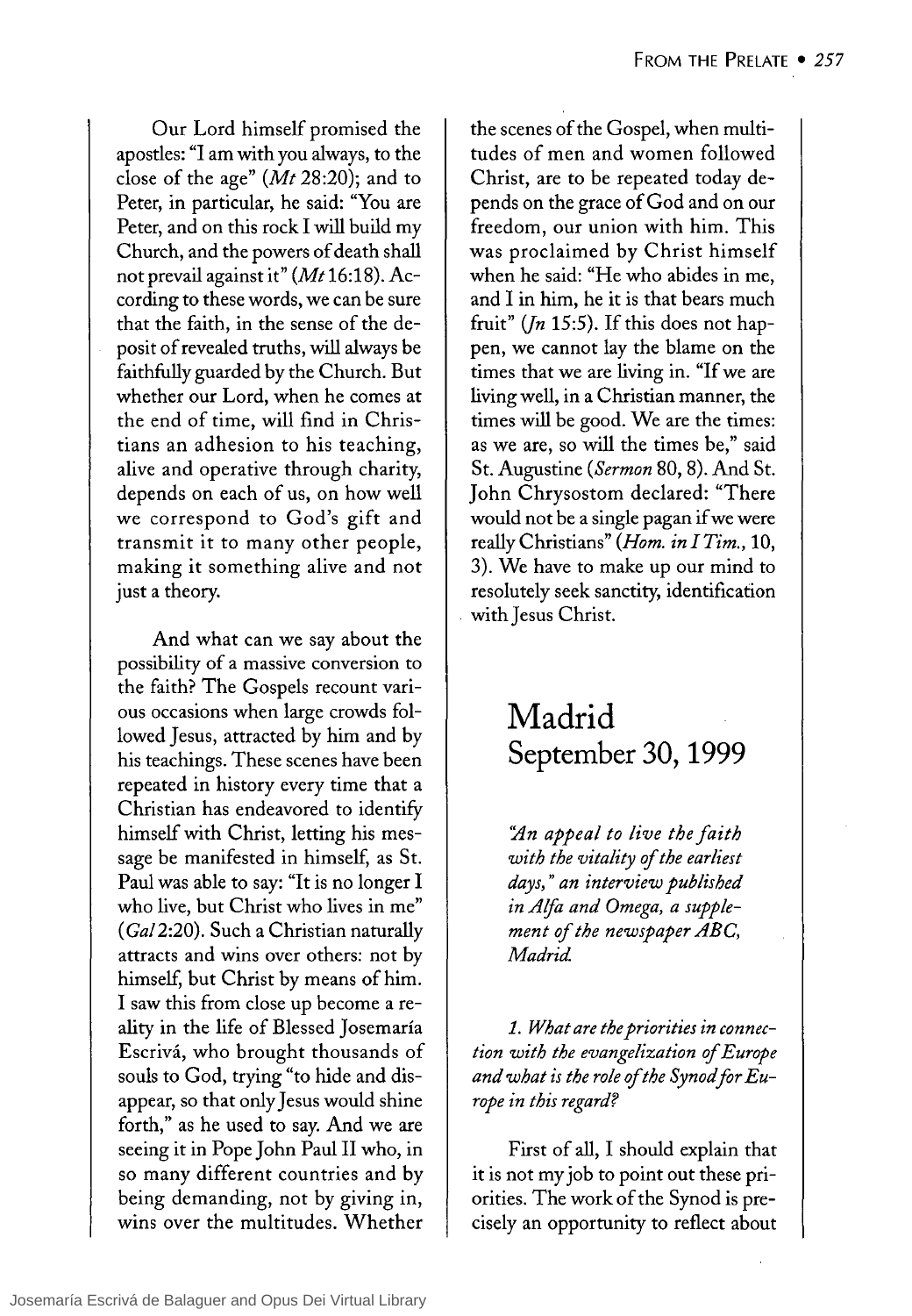the evangelization of Europe. During these days we will pray, work, and listen to one another, with an openness of spirit and a desire to learn. And always with confidence that the Holy Spirit will show us the path to illuminate Europe with Christ's light. In this sense, the Synod is not only a vivid experience of the communion of the Church, but also a manifestation of faith. We believe that this communion and unity will bring us light for our apostolic task in the coming years.

After this clarification, 1 think 1 can comment on sorne aspects that, in my opinion, it would be good to confront, moved by the desire that a Christians spirit renew our continent, as the Church has always done. It seems very important to me to practice the faith with the vitality of the beginnings. We will also focus our attention on the multicultural dimension of evangelization, within its overall unity. And 1 think that the responsibilities of women will also be an important topic.

A central concern is the need to present our faith in a genuine way, with a consistency of life and the enthusiasm of Christ's first disciples. We have to put Christ in first place, the One whom we believe in, whom we follow, and whom we are called to speak about. The Catholics of this continent have no reason to consider ourselves as representatives of an outworn lifestyle that has lost its original attractiveness. We have to "dust off" our way of practicing the faith, purifY it, connect it more deeply with the spring, the source, our Lord Jesus Christ. And Christ is eternally young, perennially new. Thus our hope will be strengthened; we will recover and communicate with ever greater conviction the joy of knowing ourselves to be Christians, sons and daughters ofGod.

The Holy Father, in an address to the Latin American bishops' conference in 1983, said that evangelization had to be "new in its zeal, new in its methods, new in its expression." 1 think that we could very well apply to Europe this requirement of newness which the Christian message bears within itself. And, 1 repeat, this newness is the living Christ, who continues to walk at our side and who calls us to share in the great newness that is his life.

1 also think that there is an urgent pastoral need, because it concerns many of our countries, with regard to the "new Europeans" who come here from many other parts of the world, suffering from hunger, violence and poverty. Europe is once more faced by the challenge of integration. A challenge which has a social and economic dimension, but also a moral dimension. This is certainlya complex question and one that is difficult to solve, demanding a capacity for openness towards others, towards those who are very different from us.

In these circumstances, Christians, as so often in the course of history, encounter a demanding task that can be summed up in three words: respect, accept, proclaim. We need to respect, that is to love, all these people who are arriving in Europe by waves, often in material conditions of extreme indigence. Their poverty does not diminish their dignity. We need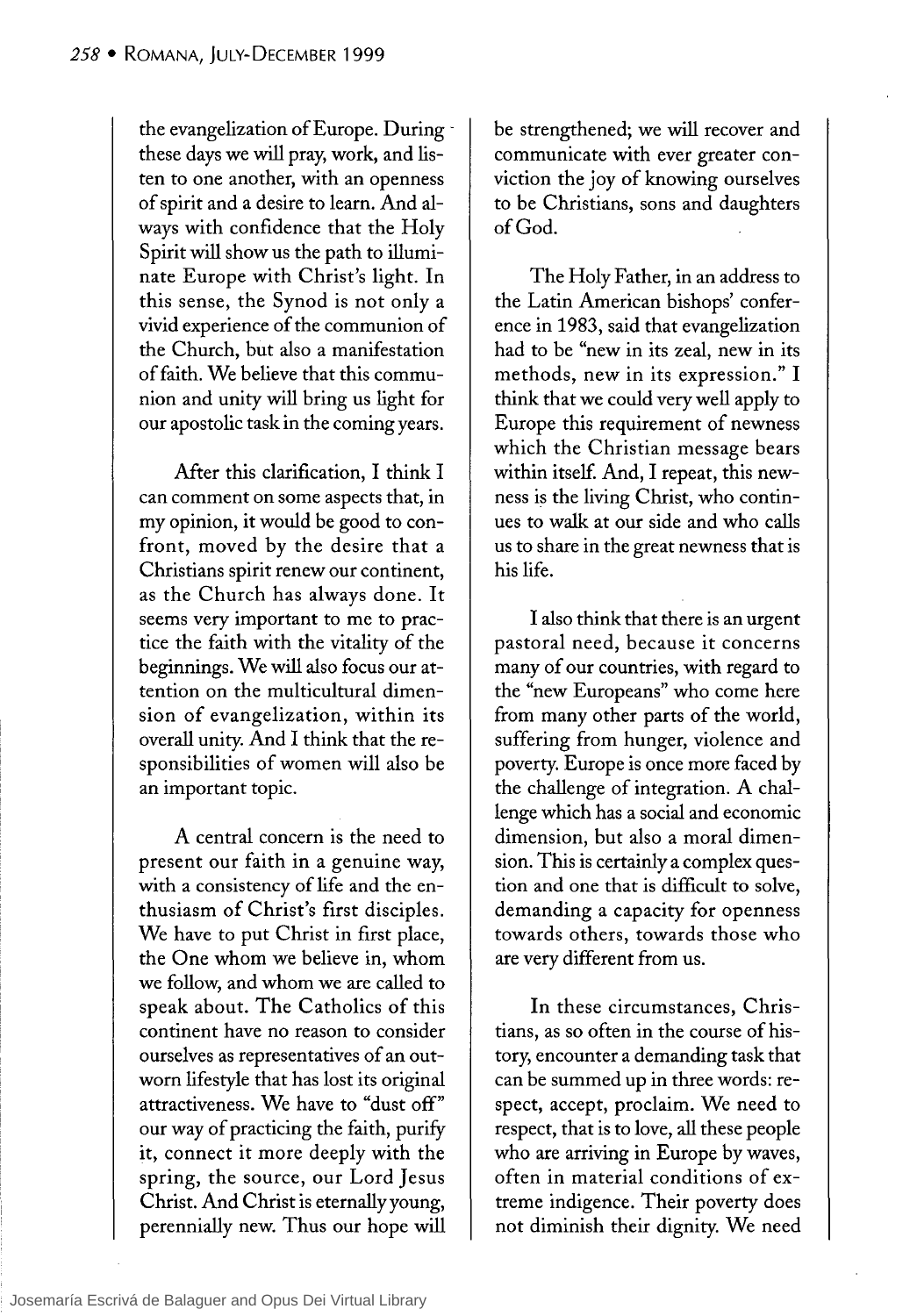to accept them, opening our ears and our hearts to those words that must be rediscovered: "feed the hungry, give drink to the thirsty...." And we need to proclaim our faith, because many of those "new Europeans" have never heard of] esus, and we have the joyous duty of making him known to them.

1 think that all of us pastors are looking forward joyfully to the possibility of taking part in a discussion of what we might call the "new responsibilities" of women in the Europe of the future. To put it succincdy, in the century that is now ending women have gone from playing a very limited role in public life to occupying posts of great importance. This is a very profound process of transformation that has not yet ended. The change has at times been complicated and painful, with good aspects and bad. The growing influence of women has new facets that are quite positive, and her responsibilities call for the mature reflection that we all desire. In this context, the Church has a lot to say about the dignity of women and the greatness of their mission in society, on the importance of paternity and maternity, on the role of the family, etc. And when stressing that "the Church has a lot to say," 1 am referring especially to the Catholic women ofEurope. 1 dare say that the future of all of us depends to a great extent on their talent and holiness.

## *2. How do you see the foture of the Church in Spain?*

First, don't forget that 1 have spent the last fifty years outside of Spain. Nevertheless, 1 receive a lot of news, and 1 have the opportunity of speaking with many Spanish bishops, especially when they come to Rome, and 1 frequendy meet with Spaniards, both individually and in groups.

I can say that I detect, especially among young people, a feeling of optimism and a desire to take part in the Church's apostolic mission. Perhaps this is due to the fact that 1 live in Rome, but 1 have noticed that a great number of these Spaniards are sincerely in harmony with the universal dimension of the Church, with the challenges of evangelization in Africa, in Asia, in countries where Jesus is not yet known. This is not of course something new or exclusive to Spain. 1 have noticed it also in other countries. 1 have come to the conclusion that the Holy Spirit is very active, much more so than some statistical data that is published might seem to indicate.

*3. What is the current state* of *the aposto/ic work ofOpus Dei, in the world, in Europe and in Spain?* 

Your question reminds me of sorne words of Blessed ] osemaría Escrivá regarding Opus Dei's first steps. He used to speak of "the early times, when we never slowed down." With God's grace, we will never slow down. Seventy years have gone by, and each of the Prelature's faithful feels as much urged on as at the beginning. New undertakings are springing up on all sides; we are beginning in new countries, although we are unable to go to all the places where the bishops are calling for us. The work of Opus Dei is developing, and growth requires, in a certain sense, being born again. For example, on September 12